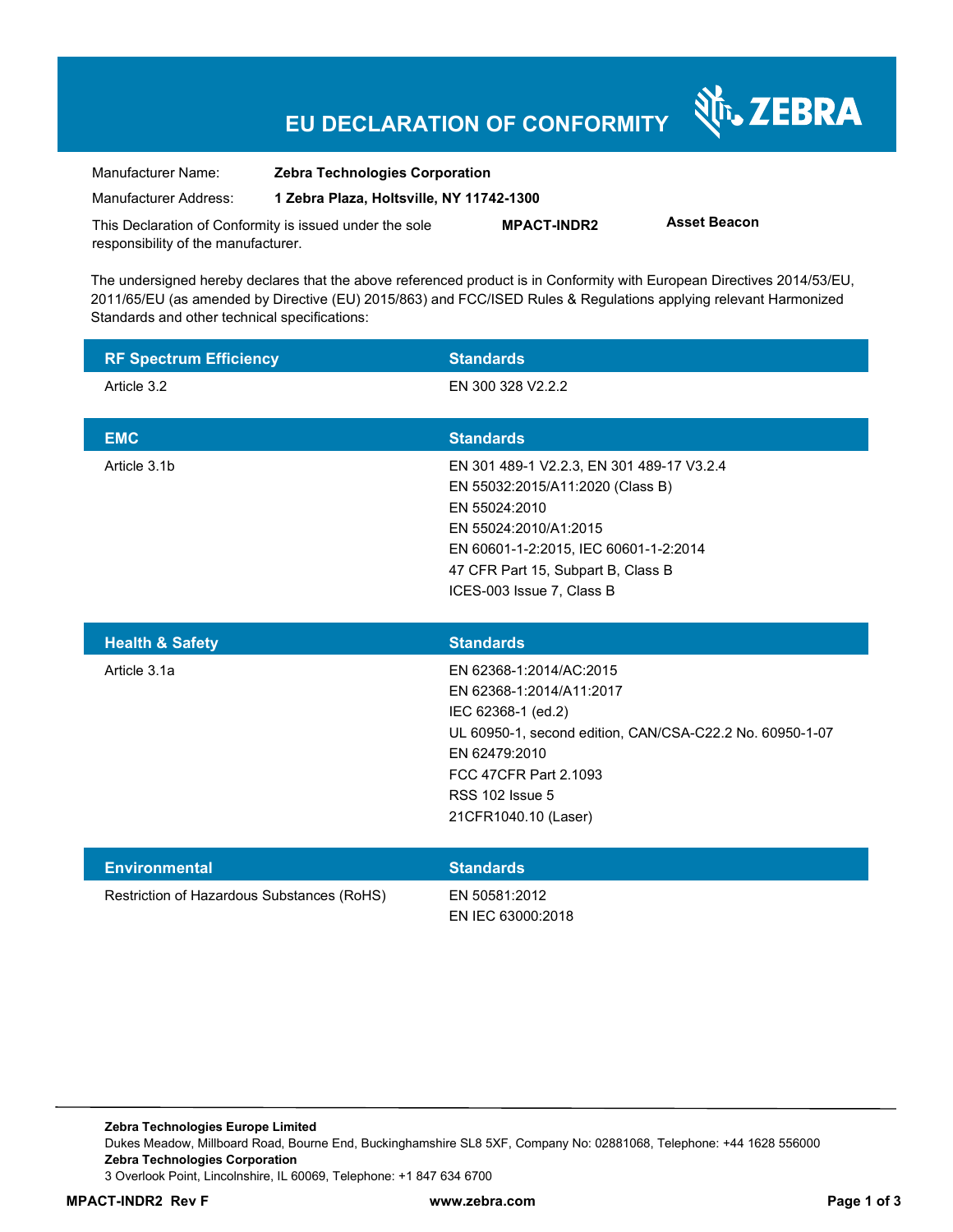# **EU DECLARATION OF CONFORMITY**

With regard to Directive 2014/53/EU, the conformity assessment procedure referred to in Article 17.2(b) and detailed in Annex III has been followed with the involvement of the following Notified Body for Articles 3.1a, 3.1b and 3.2: **CETECOM GmbH**, Im Teelbruch 116, 45219 Essen, Germany

EC-Type Examination Certificate number: R17-0115-01-TEC

US company representative for FCC Supplier's Declaration of Conformity (47 CFR Part 2.1071 to 2.1077) is Larry Zhou and can be reached at larry.zhou@zebra.com.

#### **Signed on behalf of Zebra Technologies Corporation**

Place: Bourne End

*(Signature of authorized person)* Date of Affixing the CE Mark: 19 October 2016 Marco Belli Rev: Fig. 1999. In the second contract of the second contract of the second contract of the second contract of the second contract of the second contract of the second contract of the second contract of the sec Sr. Manager, Regulatory Date: 13 October 2021

र्शे<sub>ं</sub> ZEBRA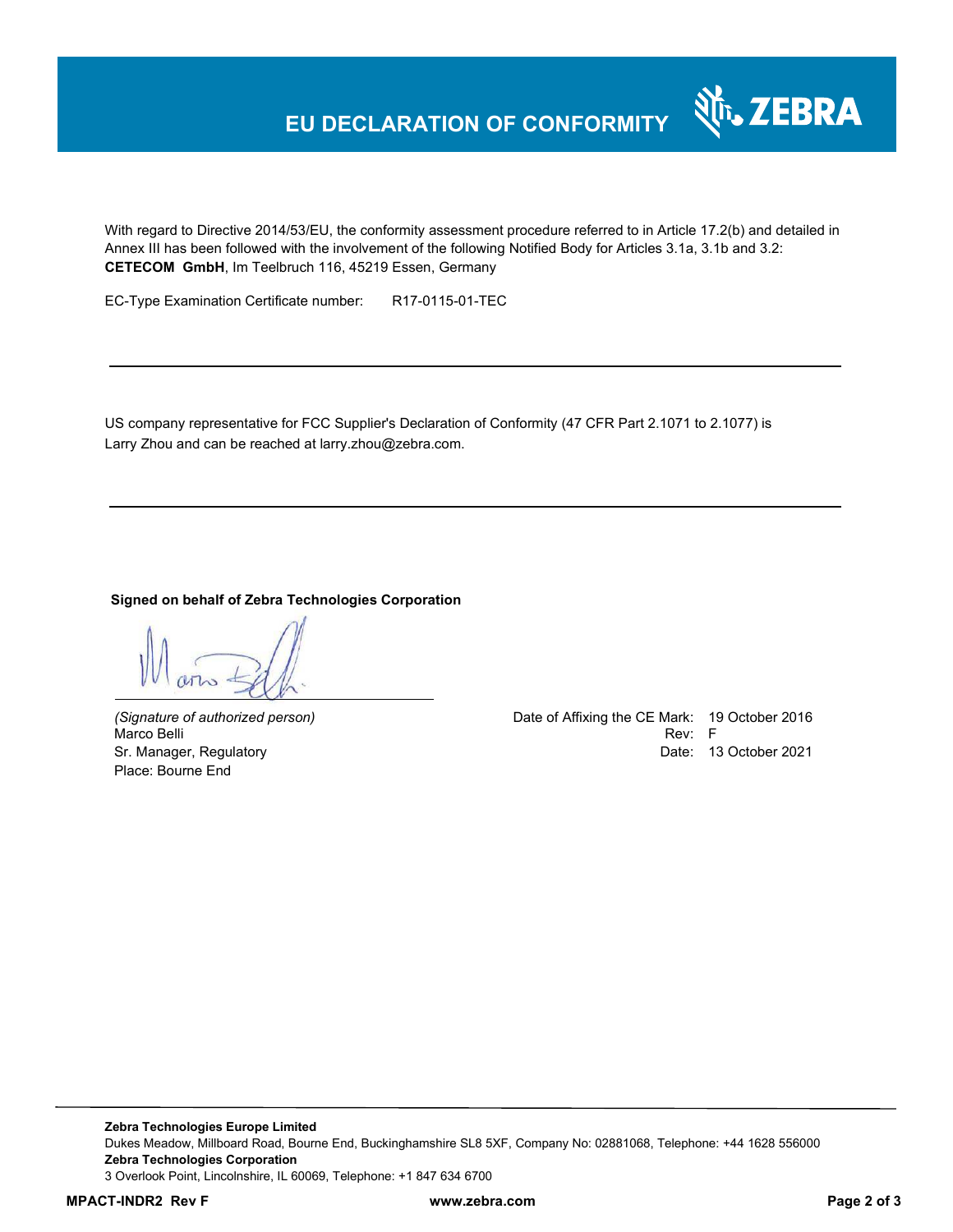# **EU DECLARATION OF CONFORMITY**

### **Appendix A**

#### **EU Operating frequencies and maximum power levels**

| <b>Technology</b> |
|-------------------|
| <b>Bluetooth</b>  |

**Operating Frequencies/Bands Maximum Transmit power level** Bluetooth 2400 MHz – 2483.5 MHz 10dBm

Nr. ZEBRA

#### **Accessories:**

**Description Model** None None None